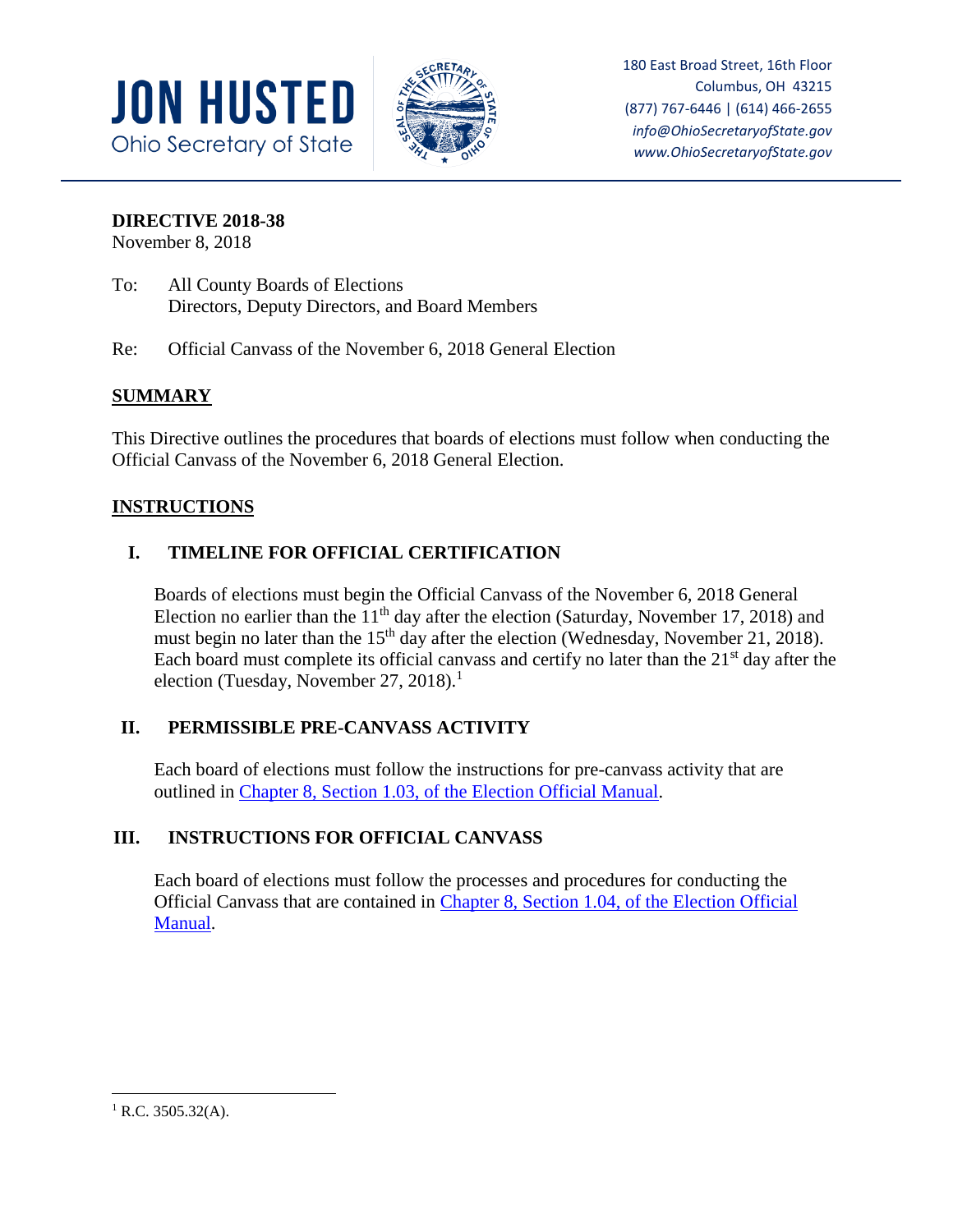### **IV. FORMS FOR OFFICIAL CERTIFICATION**

Templates for reporting results to the Secretary of State's Office, and, in some instances, to other boards of elections or public agencies will be forwarded under separate cover.

All certifications and reports must be signed by the appropriate board personnel before being submitted to the Secretary of State's Office, to another board of elections or to another public entity. The board may not authorize the use of digital or stamped signatures for these reports.

Each board of elections must submit the signature form, which will be provided under separate cover, for the purpose of certifying the Official Election Results including, the Supplemental Reports for Absentee Ballots and Provisional Ballots to the Secretary of State's Office.

#### **A. Certification of Official Results to the Secretary of State<sup>2</sup>**

- **1.** After a board has completed its official canvass, it must email the Secretary of State's Office and attach a copy of the official vote total summary report generated by the board's voting system. This report must be clearly labeled *"<County>'s Official Canvass*" and it must contain only vote totals for that county.
- **2.** Each board must provide a separate write-in tally that records the official canvass of the number of valid votes cast for write-in candidates using a reporting form that will be provided under separate cover. Reporting to the Secretary of State the official canvass of valid votes for write-in candidates does not need to be detailed to the precinct-level.
- **3.** The board of elections for the most populous county of any jurisdiction must generate a separate report from its voting system, create a report outside of its voting system, or use a reporting form that will be provided under separate cover for this purpose. This report must be clearly labeled *"<County's> Official Canvass – Most Populous County*." The report must include the total number of votes recorded for the office, question, or issues from each county in a multicounty jurisdiction and the sum total for all counties. The contest(s) for which a board is the most populous county must be marked to clearly identify it as a contest containing vote totals from other counties.

 $\overline{\phantom{a}}$ 

 $2$  R.C. 3505.30.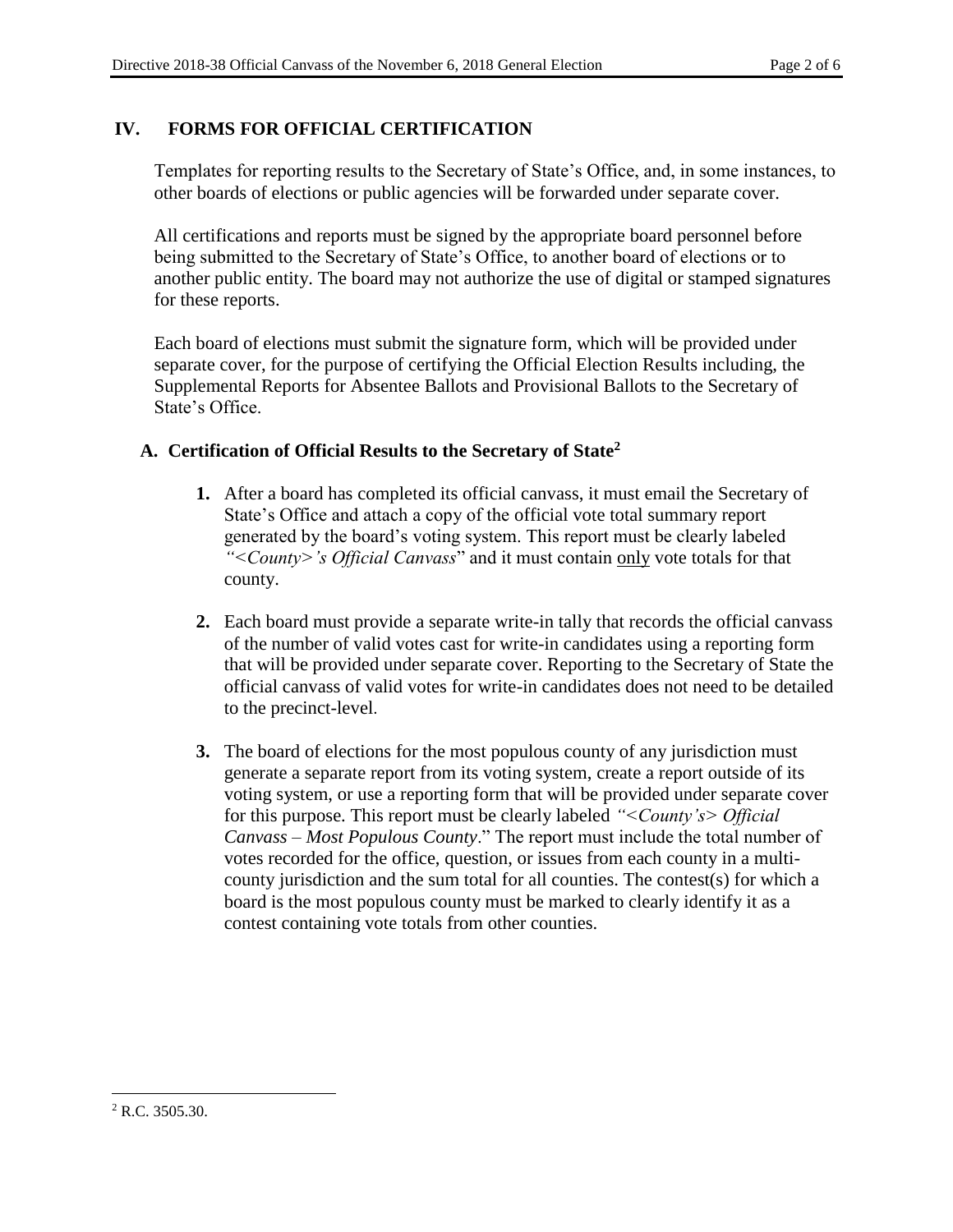#### **B. Absentee and Provisional Ballot Supplemental Report**

State law requires the Secretary of State to publish a report on the number of absentee and provisional ballots cast and counted.<sup>3</sup> Each board of elections must provide this supplemental data for absentee and provisional ballots. The reporting forms will be sent under separate cover.

### **C. Certificate of Results to Senate President**

Each board of elections must send to the President of the Senate a copy of the board's official election results for: the joint offices of Governor and Lieutenant Governor; the offices of Attorney General, Auditor of State, Secretary of State, Treasurer of State, and Justices of the Ohio Supreme Court; and the statewide issue. Official results for the President of the Senate must be sent to:

President of the Ohio Senate Ohio Statehouse 1 Capitol Square, 2nd Floor Columbus, Ohio 43215

#### **D. Certificate of Official Summary Results for Local Liquor Option Questions and Local Questions and Issues**

Each board of elections must send a completed copy of [Form No. 126-B](https://www.sos.state.oh.us/elections/elections-officials/forms-petitions/) to the Secretary of State's Office (via email to [AScott@ohiosecretaryofstate.gov\)](mailto:AScott@ohiosecretaryofstate.gov) *and* a copy of the completed form to the Ohio Division of Liquor Control via email: [LiquorLicensingMailUnit@com.state.oh.us](mailto:LiquorLicensingMailUnit@com.state.oh.us) or by mailing to the following address:

Division of Liquor Control 6606 Tussing Road Reynoldsburg, Ohio 43068-9005

The board of elections (most-populous county only if it is multi-county issue) must certify the results of an election on tax levies and bond issues to the following offices and agencies:

- The county auditor of each county in which the election was held;
- The fiscal officer of the subdivision in which the election was held;
- The Tax Commissioner of the State of Ohio via email at: [DTE@tax.state.oh.us;](mailto:DTE@tax.state.oh.us) and
- The Secretary of State.

 $\overline{\phantom{a}}$  $3$  R.C. 3501.05(Y).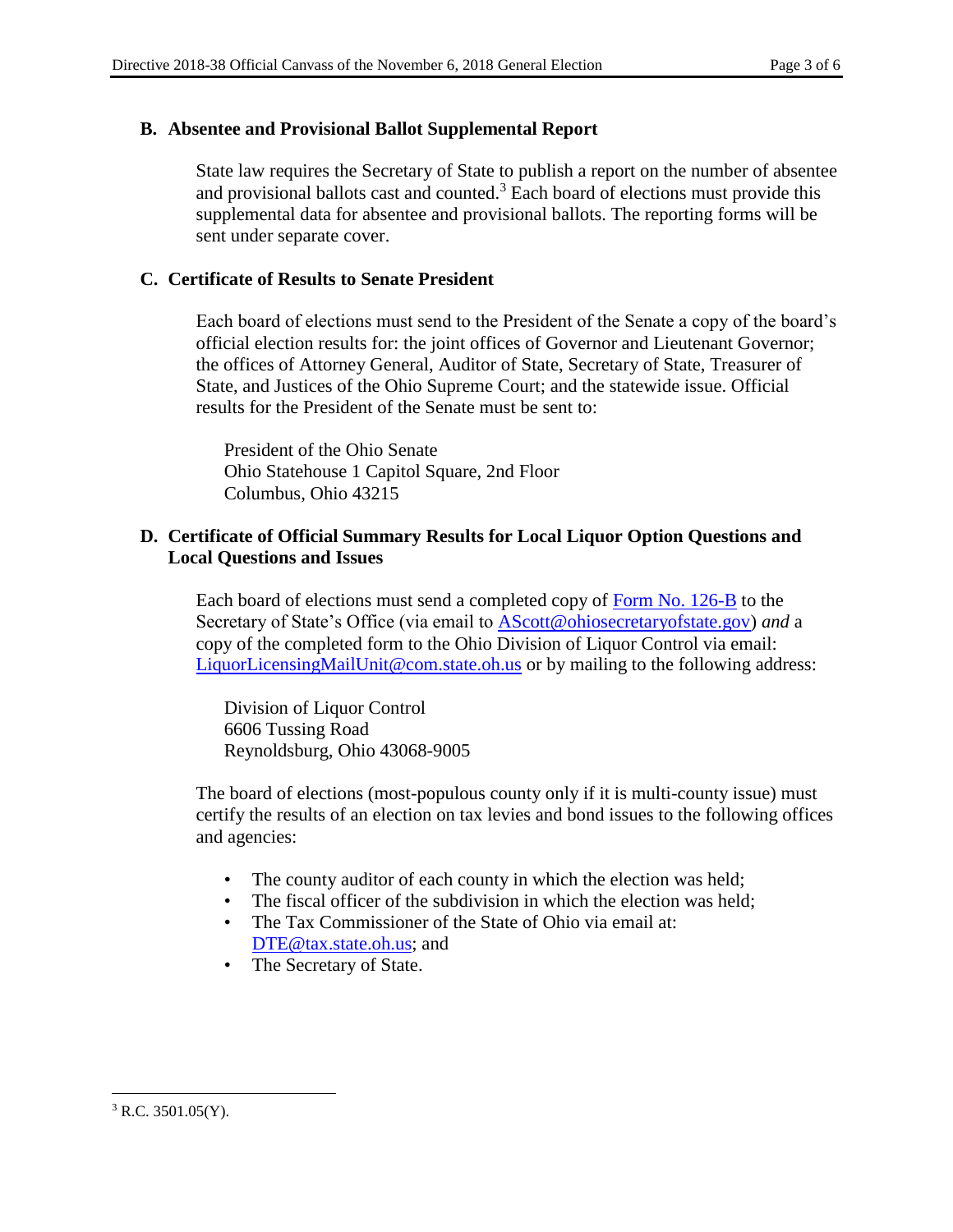The board of elections of the most-populous county must certify the results of an election on a school district income tax on [Form 125-A](https://www.sos.state.oh.us/globalassets/elections/forms/125-a.pdf) to the following offices and agencies:

- The board of education that placed the issue on the ballot;
- The Tax Commissioner of the State of Ohio via email at [DTE@tax.state.oh.us;](mailto:DTE@tax.state.oh.us) and
- The Secretary of State.

### **E. Electronic Precinct-Level Official Results File of Votes**

Each board of elections must upload an electronic precinct-level results file of votes that includes the statewide issue and all candidates for contests that appear on the county's ballot to the Secretary of State on Wednesday, November 28, 2018 via the CSS. The upload tool within the CSS will allow you to do this efficiently and without data entry errors. You must use the file format provided by Secretary of State's Office. Instructions regarding the upload process as well as the time to complete the upload will be sent under separate cover.

Boards must also submit a Statement of Votes Cast (SOVC) report. Details outlining the content and generation of these reports will be sent under separate cover.

### **V. TIMELINE FOR REPORTS**

The Secretary of State's Office must receive each board of elections' properly completed certification report, signature form, report forms, electronic turnout detail by precinct (via email) and Statement of Votes Cast (SOVC) report upon completion of its official canvass and not later than Wednesday, November 28, 2018.

All completed reports should be submitted via email to [AScott@ohiosecretaryofstate.gov](mailto:AScott@ohiosecretaryofstate.gov)

Every board of elections must maintain at its office a copy of each of its completed certification and report forms.

## **VI. CERTIFICATES OF ELECTION**

Each board of elections must follow the instructions for issuing certificates of election and/or nomination that are contained in [Chapter 8, Section 1.04, Division G, of the Election](https://www.sos.state.oh.us/globalassets/elections/directives/2017/dir2017-13_eom_ch_08.pdf)  [Official Manual.](https://www.sos.state.oh.us/globalassets/elections/directives/2017/dir2017-13_eom_ch_08.pdf)

#### **VII. RECOUNTS**

Do not delay in submitting the official certification forms due to a recount for any race or issue. Before scheduling and conducting a recount, please review the procedures set forth in state law and the instructions and procedures outlined in [Chapter 9, Section 1.02, of the](https://www.sos.state.oh.us/globalassets/elections/directives/2017/dir2017-14_eom_ch_09.pdf)  [Election Official Manual.](https://www.sos.state.oh.us/globalassets/elections/directives/2017/dir2017-14_eom_ch_09.pdf)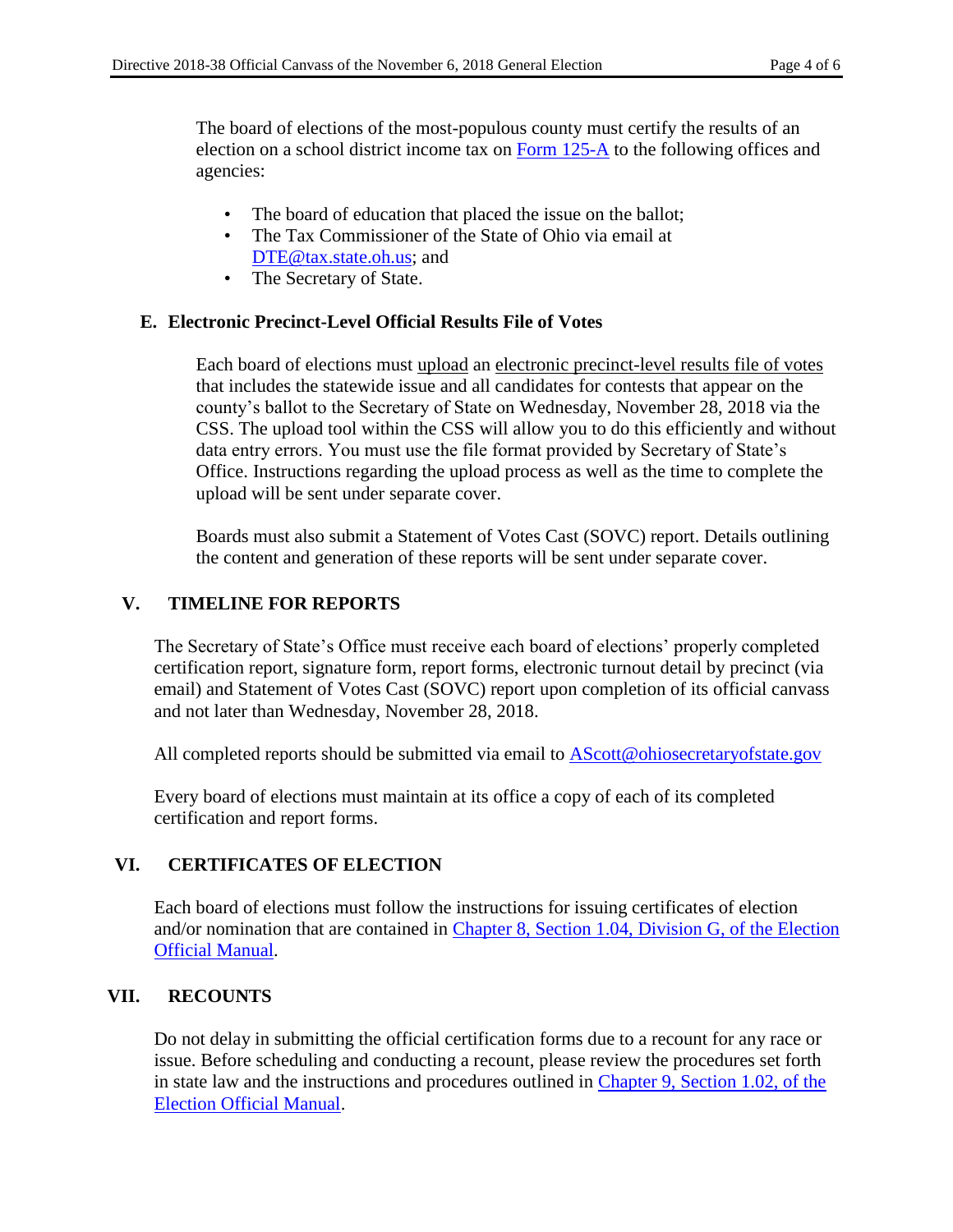To notify the Secretary of State of a recount, boards will be provided with a link to a survey that will need to be completed the day of the county's official canvass. If the recount to be conducted is of a multi-county jurisdiction, the Secretary of State's Office will issue the notice of recount upon notification by the most-populous county. If a recount should result in vote totals changing, the board of elections must submit a properly completed and signed amended certification and abstract.

## **VIII. POST-ELECTION AUDIT**

No later than the time the board meets to certify the official results of the election, the board must determine whether it will: conduct its post-election audit by precinct, by polling place, or by individual voting machine; the date and location that the selection of units to be audited will take place; and the date and place that the audit will commence.

Each board of elections must conduct a post-election audit beginning no sooner than six business days after the board certifies the official election results, unless there is an automatic or requested recount. If a recount is conducted, the post-election audit shall begin immediately after the board certifies the results of the recount, and the audit must be completed no later than 14 days after the board certifies the results of the recount. If no recount is conducted, a board of elections may begin the audit after – but not before – the board's certification of its official canvass of the election and must complete it no later than 21 days after certifying the official results of the election.

Please review the procedures set forth in instructions and procedures outlined in [Chapter](https://www.sos.state.oh.us/globalassets/elections/directives/2017/dir2017-14_eom_ch_09.pdf)  [9, Section 1.03, of the Election Official Manual.](https://www.sos.state.oh.us/globalassets/elections/directives/2017/dir2017-14_eom_ch_09.pdf)

## **IX. VOTER HISTORY**

All boards must upload voter history for the November 6, 2018 General Election to the Statewide Voter Registration Database (SWVRD) no later than Friday, December 7, 2018. Counties with more than 100,000 registered voters must contact Robin Fields at [rfields@ohiosecretaryofstate.gov](mailto:rfields@ohiosecretaryofstate.gov) to schedule their upload.

For purposes of assigning voter history, each board of elections must follow the instructions outlined in [Chapter 8, Section 1.04, Division E, of the Election Official](https://www.sos.state.oh.us/globalassets/elections/directives/2017/dir2017-13_eom_ch_08.pdf)  [Manual.](https://www.sos.state.oh.us/globalassets/elections/directives/2017/dir2017-13_eom_ch_08.pdf)

The election name to submit the history for the election is 2018 NOV GEN.